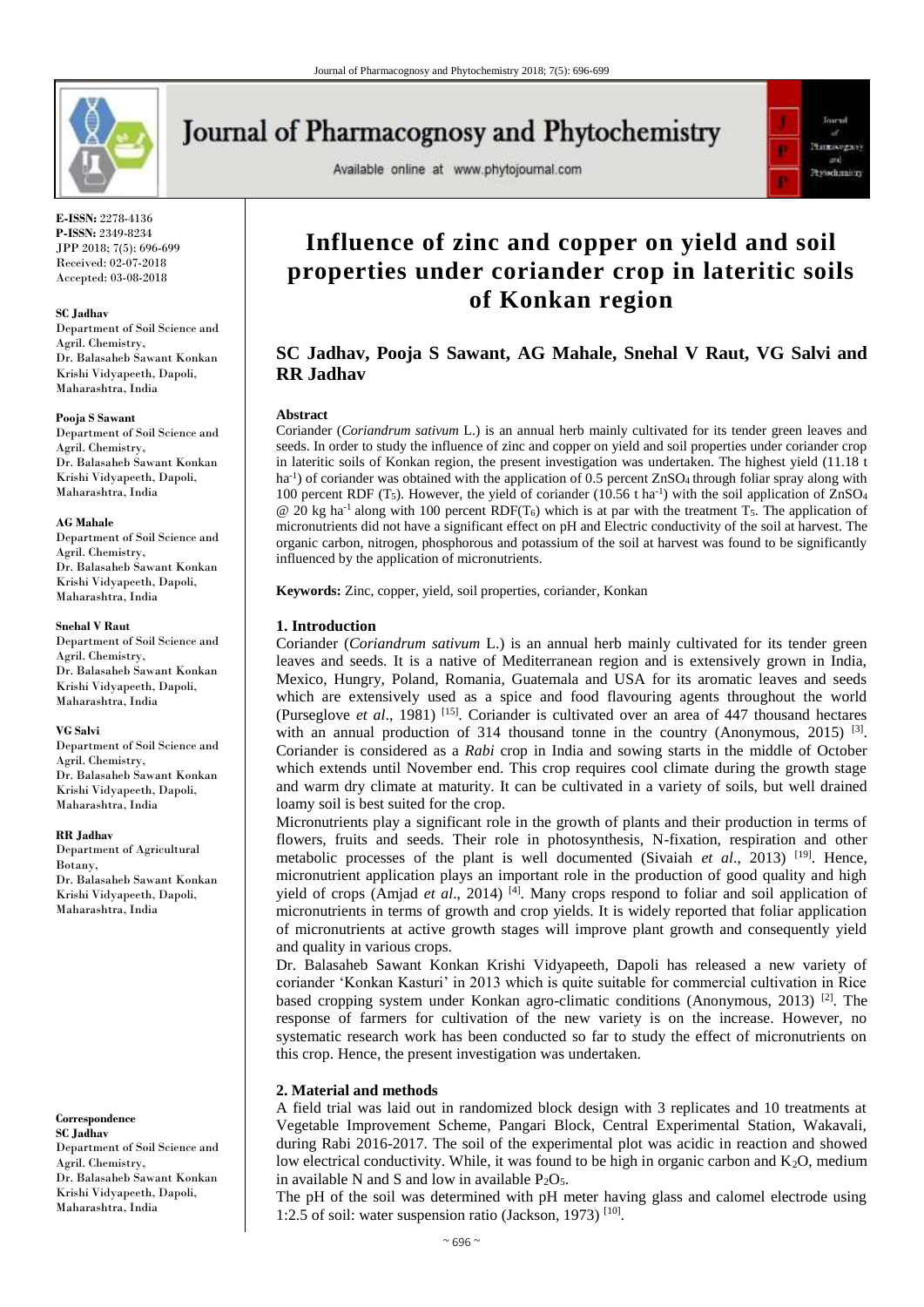Electrical conductivity of the soil was determined using Systronic Conductivity Meter-306 with 1: 2.5 of soil: water suspension ratio (Jackson, 1973)<sup>[10]</sup>. Organic carbon of the soil was determined by following Walkley and Black wet digestion method (Black, 1965)<sup>[6]</sup>.

Available nitrogen of the soil was determined by alkaline permanganate  $(0.32\% \text{ KMnO}_4)$  method (Subbiah and Asija, 1956)  $[20]$ . Available phosphorous of the soil was determined by Brays No. 1 method as outlined by Bray and Kurtz (1945)  $[7]$ . Available potassium of the soil was determined by using neutral normal ammonium acetate as an extractant on Systronics Flame Photometer-128 as described by Jackson  $(1973)$ <sup>[10]</sup>.

#### **3. Results and discussions 3.1 Yield of Coriander**

The highest yield of coriander  $(11.18 \text{ t} \text{ ha}^{-1})$  was recorded for the treatment  $T_5$  in which 100 percent RDF was applied along with 0.5 percent ZnSO<sub>4</sub>through foliar spray and this finding is at par with the yield of coriander (10.56 t ha<sup>-1</sup>) of treatment  $T_6$  $(100$  percent RDF + ZnSO<sub>4</sub>@ 20 kg ha<sup>-1</sup> through soil application). The lowest yield  $(5.32 \text{ t} \text{ ha}^{-1})$  was obtained for treatment  $T_1$  (control). Similar are the findings of Diana and Nehru (2014)<sup>[9]</sup> and Lal *et al.* (2014)<sup>[13]</sup>.

The increase in the yield might be due to zinc application as zinc is involved in many enzymatic activities. Zinc is also important in the synthesis of tryptophan, an amino acid required for the synthesis of some proteins and a compound needed for the production of growth hormones (auxins) such as indole acetic acid which promote the stem and cell elongation in plants (Tisdale *et al.*, 1995)<sup>[21]</sup>.

**Table 1:** Effect of foliar spray and soil application of micronutrients on yield of coriander

| <b>Treatments</b>                                                                                            | Yield $(kg$ plot <sup>-1</sup> ) | Yield $(t \text{ ha}^{-1})$ |
|--------------------------------------------------------------------------------------------------------------|----------------------------------|-----------------------------|
| $T_1$ -Absolute control                                                                                      | 4.79                             | 5.32                        |
| T <sub>2</sub> -100% RDF (60:60:30 N: P <sub>2</sub> O <sub>5</sub> : K <sub>2</sub> O kg ha <sup>-1</sup> ) | 8.71                             | 9.68                        |
| $T_3-100\%$ RDF + ZnSO <sub>4</sub> @ 0.25% Foliar spray                                                     | 9.15                             | 10.17                       |
| T <sub>4</sub> -100% RDF + ZnSO <sub>4</sub> $@$ 15 kg ha <sup>-1</sup> through soil                         | 9.04                             | 10.04                       |
| $T_5-100\%$ RDF + ZnSO <sub>4</sub> @ 0.5% Foliar spray                                                      | 10.06                            | 11.18                       |
| $T_6$ -100% RDF + ZnSO <sub>4</sub> @ 20 kg ha <sup>-1</sup> through soil                                    | 9.50                             | 10.56                       |
| $T_7$ -100% RDF + CuSO <sub>4</sub> @ 0.25% Foliar spray                                                     | 8.92                             | 9.91                        |
| $T_8$ -100% RDF + CuSO <sub>4</sub> @ 15 kg ha <sup>-1</sup> through soil                                    | 8.82                             | 9.80                        |
| T <sub>9</sub> -100% RDF + CuSO <sub>4</sub> @ 0.5% Foliar spray                                             | 9.13                             | 10.14                       |
| $T_{10}$ -100% RDF + CuSO <sub>4</sub> @ 20 kg ha <sup>-1</sup> through soil                                 | 8.99                             | 9.98                        |
| Mean                                                                                                         | 8.71                             | 9.68                        |
| $SE(m) \pm$                                                                                                  | 0.23                             | 0.25                        |
| CD at 5%                                                                                                     | 0.68                             | 0.75                        |

### **3.2 Effect of micronutrients on the physico-chemical properties of soil**

The data pertaining to the changes in physico-chemical properties *viz*., pH, EC and organic carbon of soil at various growth stages of coriander as influenced by application of micronutrients is presented in Table 2.

## **3.2.1 Effect of micronutrients on soil reaction (pH)**

The data regarding the effect of micronutrients on pH of the soil at harvest is presented in Table 2. In general, lateritic soils are acidic in nature due to leaching of soluble salts because of heavy precipitation (Anonymous, 1990)<sup>[1]</sup>.

The pH of soil at harvest was found to be in the range of 5.67 to 6.00 with a mean value of 5.79. The application of micronutrients did not have asignificant effect on pH of the soil at harvest. Application of  $ZnSO<sub>4</sub> \tQ0.5$  percent foliar spray along with 100 percent RDF  $(T_5)$  resulted in the higher pH (6.00) whereas the lowest pH (5.67) was found in the treatment  $T_6$  (ZnSO<sub>4</sub>@ 20 kg ha<sup>-1</sup> through soil along with 100 percent RDF). The findings of the study are in accordance with the findings of Salve  $(2008)$ <sup>[16]</sup> and Singhal and Rattan  $(1999)$ <sup>[18]</sup>.

According to Bhosale (2016) the pH of lateritic soils in the range of 5.09 to 6.00. In the present study, the increase in the pH of soil from 5.02 (initial pH) to 6.00 (at harvest) can be attributed to the addition of organic manures which have a role in deactivation of  $Fe^{3+}$  and concomitant release of basic cations during their process of decomposition on application to the soil (Pocknee and Summer).

| <b>Treatment</b>                                                                                             | pH        | E.C. $(dS \, m^{-1})$ | $O. C. (g kg-1)$ |
|--------------------------------------------------------------------------------------------------------------|-----------|-----------------------|------------------|
| <b>T</b> <sub>1</sub> -Absolute control                                                                      | 6.00      | 0.131                 | 9.66             |
| T <sub>2</sub> -100% RDF (60:60:30 N: P <sub>2</sub> O <sub>5</sub> : K <sub>2</sub> O kg ha <sup>-1</sup> ) | 5.77      | 0.139                 | 10.09            |
| T <sub>3</sub> -100% RDF + ZnSO <sub>4</sub> @ 0.25% Foliar spray                                            | 5.75      | 0.127                 | 10.54            |
| T <sub>4</sub> -100% RDF + ZnSO <sub>4</sub> $@$ 15 kg ha <sup>-1</sup> through soil                         | 5.72      | 0.144                 | 10.32            |
| T <sub>5</sub> -100% RDF + ZnSO <sub>4</sub> @ $0.5%$ Foliar spray                                           | 5.92      | 0.133                 | 12.48            |
| $T_6$ -100% RDF + ZnSO <sub>4</sub> @ 20 kg ha <sup>-1</sup> through soil                                    | 5.67      | 0.151                 | 11.82            |
| $T_7$ -100% RDF + CuSO <sub>4</sub> @ 0.25% Foliar spray                                                     | 5.71      | 0.126                 | 10.87            |
| $T_8-100\%$ RDF + CuSO <sub>4</sub> @ 15 kg ha <sup>-1</sup> through soil                                    | 5.82      | 0.137                 | 10.21            |
| T <sub>9</sub> -100% RDF + CuSO <sub>4</sub> @ 0.5% Foliar spray                                             | 5.74      | 0.130                 | 11.98            |
| T <sub>10</sub> -100% RDF + CuSO <sub>4</sub> @ 20 kg ha <sup>-1</sup> through soil                          | 5.81      | 0.141                 | 11.67            |
| Mean                                                                                                         | 5.79      | 0.136                 | 10.96            |
| $SE(m) \pm$                                                                                                  | 0.145     | 0.015                 | 0.330            |
| $CD$ at $5%$                                                                                                 | <b>NS</b> | <b>NS</b>             | 0.979            |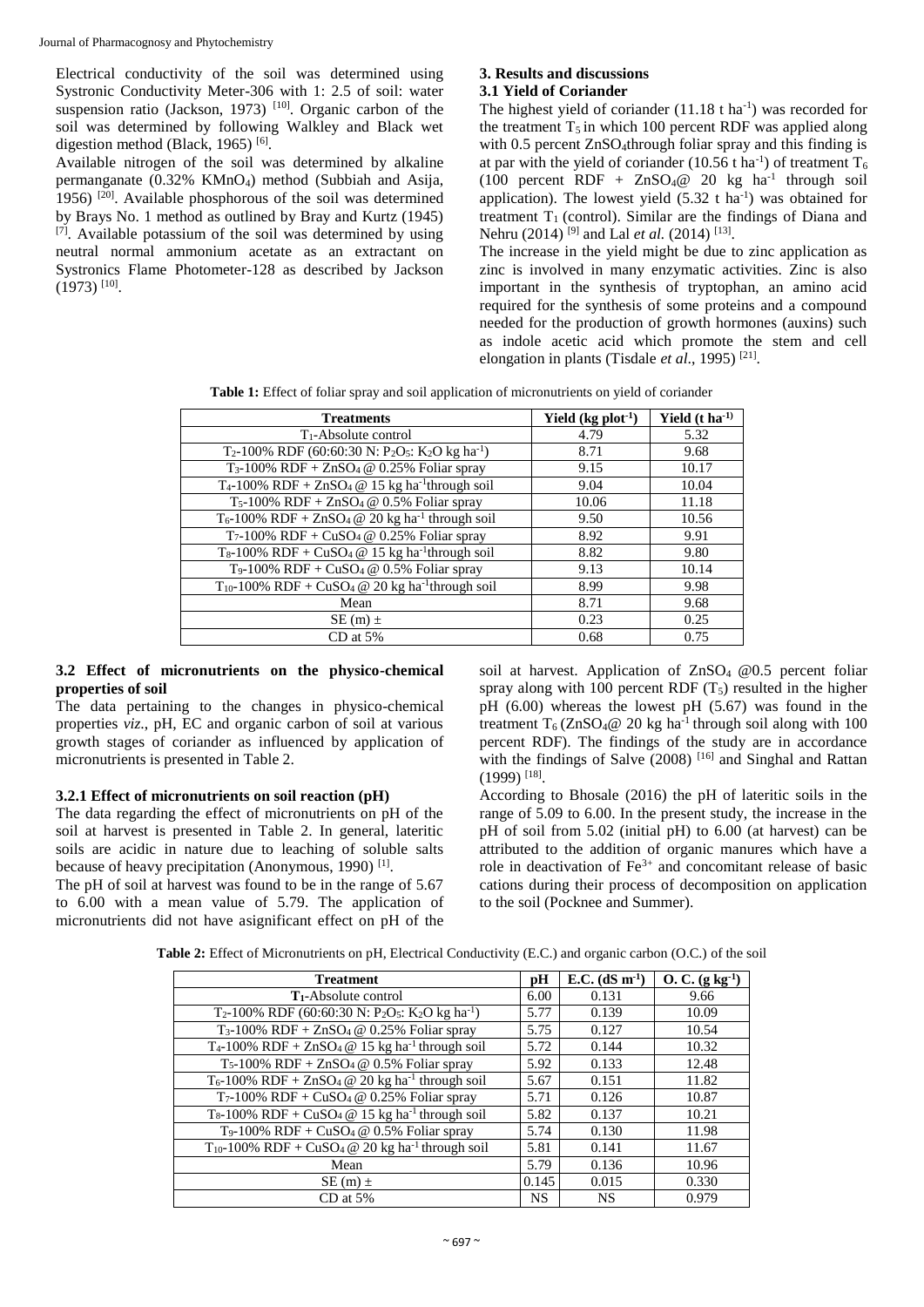## **3.2.2 Effect of micronutrients on Electrical Conductivity (E.C.) of the soil**

The data pertaining to the electrical conductivity of the soil is presented in Table 2. The electrical conductivity of soil at harvest was found to be in the range of 0.131 to 0.151 dS m<sup>-1</sup> with a mean value of  $0.136$  dS m<sup>-1</sup>. The application of micronutrients did not have asignificant effect on electrical conductivity of the soil at harvest. Application of ZnSO**4** @ 20 kg ha<sup>-1</sup> through soil along with 100 percent RDF ( $T_6$ ) resulted in the higher electrical conductivity  $(0.151dSm<sup>-1</sup>)$  whereas, the lowest electrical conductivity  $(0.131dS \, \text{m}^{-1})$  at harvest was found in the treatment  $T_7$  (CuSO<sub>4</sub><sup> $\omega$ </sup> 0.5 percent foliar spray along with 100 percent RDF). Similar are the findings of Shrivastava *et al*. (2003) [17] and Veeranagappa *et al*. (2011) [22] .

## **3.2.3 Effect of micronutrients on organic carbon (O.C.) of the soil**

The data related to organic carbon of the soil as influenced by the application of micronutrients is presented in Table 2. The organic carbon of soil at harvest was found to be in the range of 9.66 to 12.48  $g$  kg<sup>-1</sup> with a mean value of 10.96  $g$  kg<sup>-1</sup>. The organic carbon of soil at harvest was found to be influenced significantly by the application of micronutrients. Application of ZnSO4 @ 0.5% foliar spray along with 100 percent RDF  $(T_5)$  resulted in higher organic carbon (12.48 g kg<sup>-1</sup>) of the soil and the finding is at par with the organic carbon content of 11.98, 11.82 and 11.67 g  $kg^{-1}$  of the soil of under the treatments T<sub>9</sub> (100 percent RDF + CuSO<sub>4</sub>  $@$  0.5% foliar spray),  $T_6$  (ZnSO<sub>4</sub>@ 20 kg ha<sup>-1</sup> through soil along with 100 percent RDF) and  $T_{10}$  (CuSO<sub>4</sub> @ 20 kg ha<sup>-1</sup> through soil along with 100 percent RDF) respectively. However, the lowest organic carbon  $(9.66 \text{ g kg}^{-1})$  of soil at harvest was found in the treatment  $T_1$  (Control).

## **3.3 Effect of micronutrients on available primary nutrient content of soil**

The soil samples were collected periodically and analyzed for available N, P and K content in soil. The data was statistically analyzed and is presented below:

## **3.3.1 Effect of micronutrients on available nitrogen in the soil**

The data regarding the effect of application of micronutrients on the available nitrogen in the soil at harvest is presented in Table 3.

The available nitrogen in soil at harvest was found to be in the range of 254.02 to 338.69 kg ha**-1** with a mean value of 312.03 kg ha**-1** . The available nitrogen in the soil at harvest was found to be significantly influenced by the application of micronutrients. Application of  $ZnSO_4 \t Q20$  kg ha<sup>-1</sup> through soil along with 100 percent RDF  $(T_6)$  resulted in the highest available nitrogen  $(338.69 \text{ kg} \text{ ha}^{-1})$  of the soil and the finding is at par with theavailable nitrogen content of 332.42, 326.14 and 323.01 kg ha<sup>-1</sup> in the soil of the treatments  $T_4$  (100 percent RDF +ZnSO<sub>4</sub> @ 15 kg ha<sup>-1</sup> through soil),  $T_{10}$  (CuSO<sub>4</sub> @ 20 kg ha<sup>-1</sup> through soil along with 100 percent RDF) and  $T_8$  (100 percent RDF +  $CuSO_4 \ @$  15 kg ha<sup>-1</sup> through soil) respectively. Similar are the findings reported by Veeranagappa *et al.*  $(2011)$ <sup>[22]</sup> and Jakhar *et al.*  $(2013)$ <sup>[11]</sup> from their field trials.

Table 3: Effect of Micronutrients on Available Nitrogen, Phosphorous and Potassium content in the Soil (kg ha<sup>-1</sup>)

| <b>Treatment</b>                                                                                             | N      | $P_2O_5$ | $K_2O$ |
|--------------------------------------------------------------------------------------------------------------|--------|----------|--------|
| T <sub>1</sub> -Absolute control                                                                             | 254.02 | 6.69     | 255.39 |
| T <sub>2</sub> -100% RDF (60:60:30 N: P <sub>2</sub> O <sub>5</sub> : K <sub>2</sub> O kg ha <sup>-1</sup> ) | 304.19 | 14.53    | 268.46 |
| $T_3$ -100% RDF + ZnSO <sub>4</sub> @ 0.25% Foliar spray                                                     | 310.46 | 14.89    | 266.58 |
| $T_4$ -100% RDF + ZnSO <sub>4</sub> @ 15 kg ha <sup>-1</sup> through soil                                    | 332.42 | 11.94    | 297.03 |
| $T_5-100\%$ RDF + ZnSO <sub>4</sub> @ 0.5% Foliar spray                                                      | 313.60 | 15.06    | 269.94 |
| $T_6$ -100% RDF + ZnSO <sub>4</sub> @ 20 kg ha <sup>-1</sup> through soil                                    | 338.69 | 11.61    | 305.95 |
| T <sub>7</sub> -100% RDF + CuSO <sub>4</sub> @ 0.25% Foliar spray                                            | 307.33 | 13.27    | 259.97 |
| $T_8$ -100% RDF + CuSO <sub>4</sub> @ 15 kg ha <sup>-1</sup> through soil                                    | 323.01 | 11.88    | 278.27 |
| T <sub>9</sub> -100% RDF + CuSO <sub>4</sub> @ $0.5%$ Foliar spray                                           | 310.46 | 14.67    | 254.82 |
| $T_{10}$ -100% RDF + CuSO <sub>4</sub> @ 20 kg ha <sup>-1</sup> through soil                                 | 326.14 | 11.64    | 283.65 |
| Mean                                                                                                         | 312.03 | 12.62    | 274.01 |
| $SE(m) \pm$                                                                                                  | 5.895  | 0.563    | 5.092  |
| $CD$ at 5%                                                                                                   | 17.514 | 1.673    | 15.129 |

## **3.3.2 Effect of micronutrients on available phosphorus in the soil**

The data related to available phosphorous content of soil as influenced by the application of micronutrients is presented in Table 3.

The available phosphorous content of soil at harvest was found to be in the range of  $6.69$  to  $15.06$  kg ha<sup>-1</sup>with a mean value of  $12.62$  kg ha<sup>-1</sup>. The available phosphorous content of soil at harvest was found to be significantly influenced by the application of micronutrients. Application of  $ZnSO_4 \tQ 0.5$ percent foliar spray along with 100 percent RDF  $(T_5)$  resulted in higher available phosphorous content (15.06kg ha<sup>-1</sup>) of soil and the finding is at par with theavailable phosphorous content of 14.89, 14.67 and 14.53 $kg$  ha<sup>-1</sup> in the soil with the treatments  $T_3$  (100 percent RDF + ZnSO<sub>4</sub>  $\omega$  0.25 percent Foliar spray),  $T_9$  (CuSO<sub>4</sub>  $\omega$  0.5 percent foliar spray along with 100 percent RDF) and  $T_2$  (100 percent RDF) respectively. However, the lowest available phosphorous content (6.69 kg

ha<sup>-1</sup>) of soil at harvest was found in the treatment  $T_1$ (Control).These findings are at par with the experimental results of Salve (2008)<sup>[16]</sup> and Kadu (2015)<sup>[12]</sup>.

Lower availability of phosphorous in the treatments with application of zinc sulphate in soil might be due to the antagonistic relationship between them and also due to refixation of solubilized phosphorous (Das 2007)<sup>[8]</sup>.

## **3.3.3 Effect of micronutrients on available potassium in the soil**

The data regarding the effect of micronutrients on available potassium at harvest in the soil is presented in Table 3.

The available potassium content of soil at harvest was found to be in the range of 255.39 to 305.95 kg ha**-1** with a mean value of 274.01 kg ha**-1** . The available potassium content of soil at harvest was found to be significantly influenced by the application of micronutrients. Application of  $ZnSO_4 \tQ 20$  kg ha<sup>-1</sup> through soil along with 100 percent RDF  $(T_6)$  resulted in